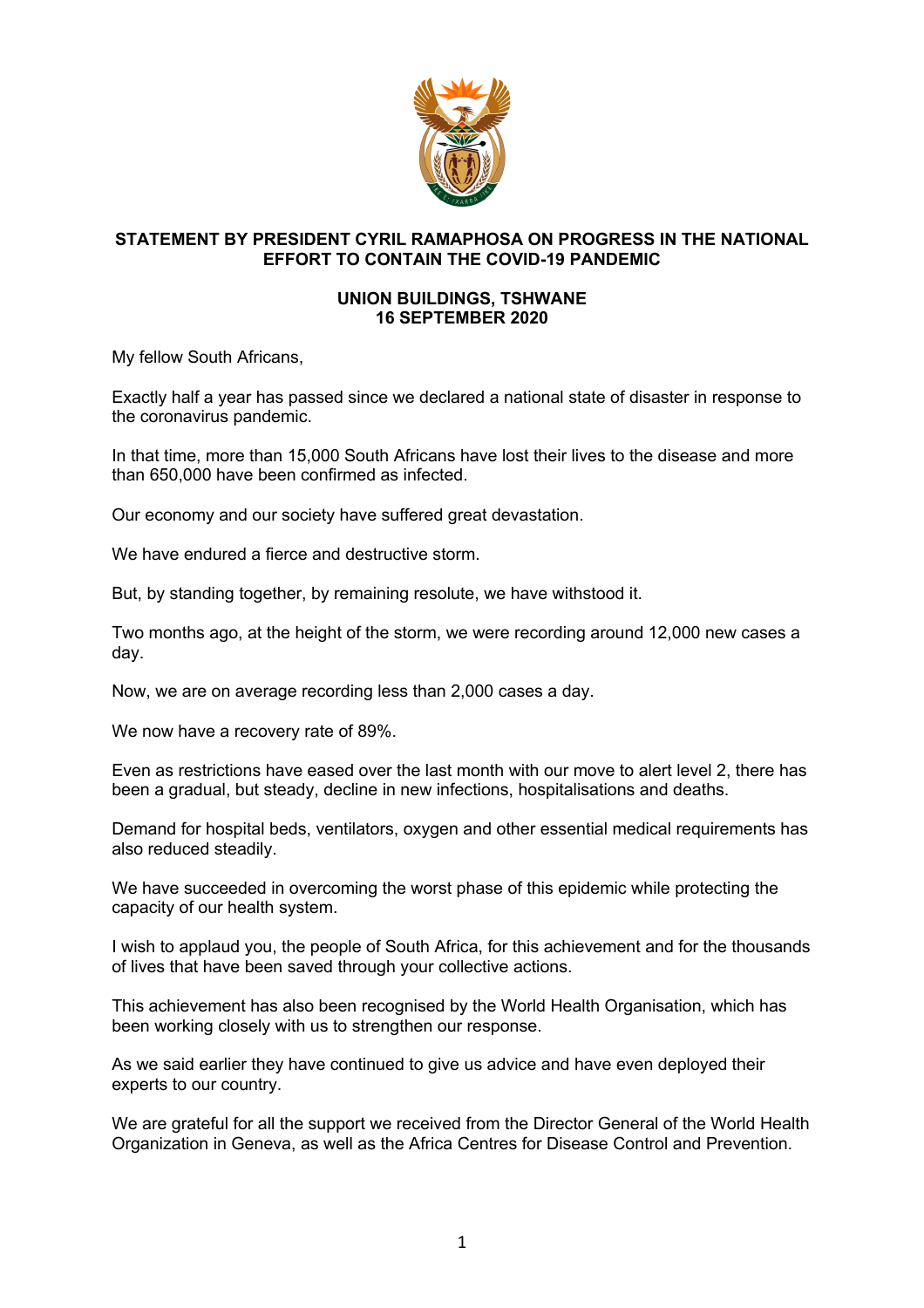Although we have made remarkable progress, a number of our people are still getting infected and some are losing their lives.

By any measure, we are still in the midst of a deadly epidemic.

Our greatest challenge now – and our most important task – is to ensure that we do not experience a new surge in infections.

Several countries around the world have been hit by a 'second wave' or a resurgence of infections.

A number of these countries had passed the peak of the disease and had seemingly brought the virus under control.

Some of them had even lifted most of the restrictions on economic and social activity.

In many cases, the second wave has been more severe than the first.

Several countries have had to re-impose a hard lockdown.

Our public health response is now focused on further reducing the transmission of the virus and preparing for a possible resurgence.

We have now taken a decision to keep increasing coronavirus testing.

Due to the decline in new infections and the reduced pressure on our health facilities, we now have sufficient testing capacity to expand the criteria for testing.

Among the categories of people we will now be able to test are all those who are admitted to hospital, outpatients with COVID symptoms, and individuals who have been in close contact with confirmed cases whether or not they themselves have symptoms.

Alongside increased testing, we are improving contact tracing through the deployment of the COVID Alert South Africa mobile phone app and the COVID Connect WhatsApp platform.

Effective testing and contact tracing systems will allow us to quickly identify and contain outbreaks before they spread further.

I want to make a call this evening to everyone who has a smartphone in South Africa to download the COVID Alert mobile app from the Apple App Store or Google Play Store.

The app has been zero-rated by mobile networks, so you can download it without any data costs.

Using Bluetooth technology, the app will alert any user if they have been in close contact with any other user who has tested positive for coronavirus in the past 14 days.

The app is completely anonymous, it does not gather any personal information, nor does it track anybody's location.

The Department of Health has also developed WhatsApp and SMS systems for people without smartphones to provide them with test results and alert them to any possible exposure to the virus.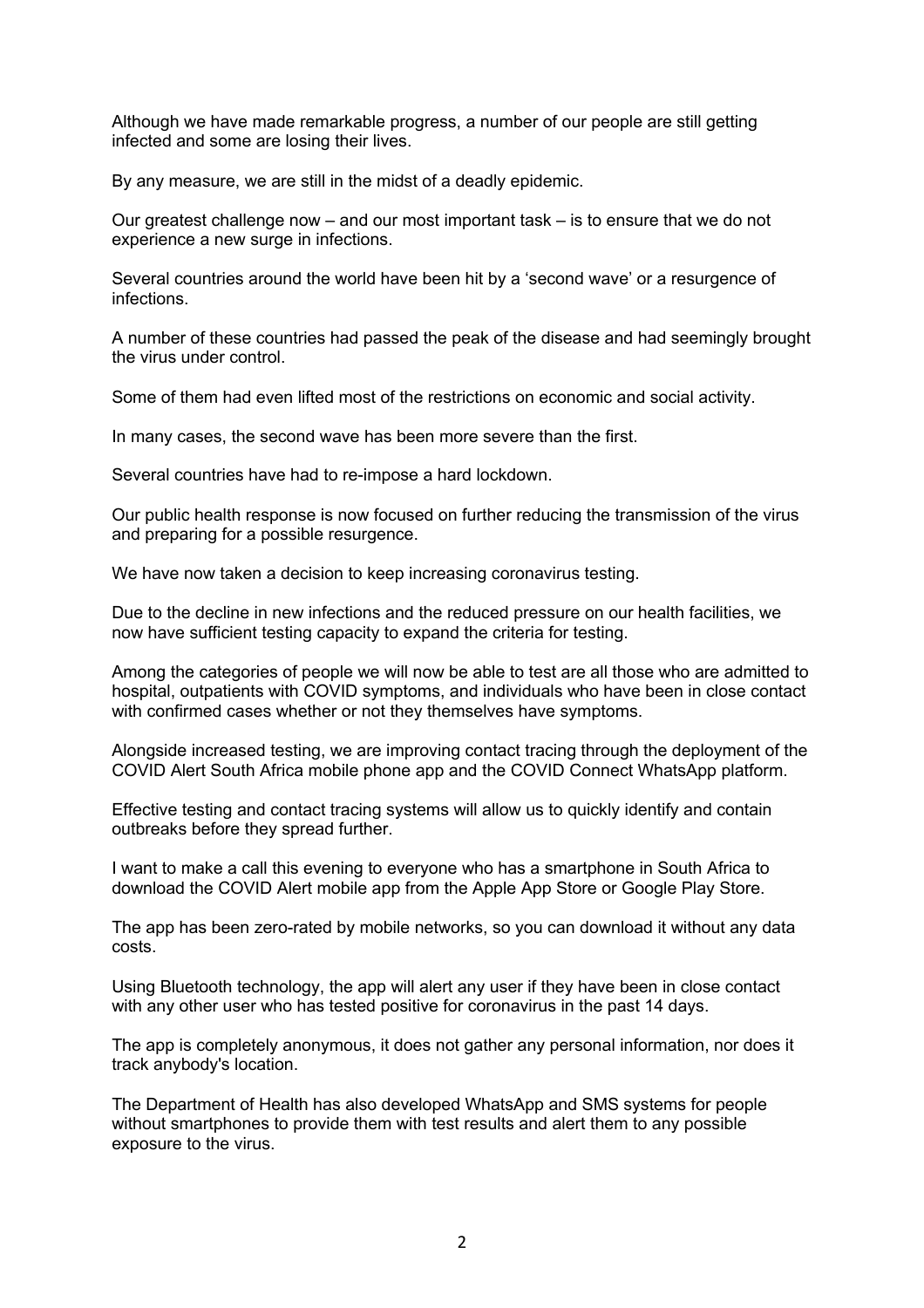Contact tracing is an important preventative measure to protect yourself and your close family and friends.

We will be undertaking a nationwide survey to assess the actual levels of infection within society.

This survey – known as a seroprevalence survey – uses antibody tests to see if a person has been exposed to the coronavirus.

A nationwide study would allow scientists to estimate the extent of asymptomatic infections and immunity within the population as well as better understand the transmission patterns of the virus.

We continue to maintain our health care capacity to ensure that we are able to manage any possible outbreaks of infections effectively, and to ensure that everyone receives the care they need.

The Department of Health is working closely with trade unions and other stakeholders to ensure that all health care and other frontline workers have the necessary personal protective equipment and safe working conditions.

I wish to thank the nation's frontline workers for raising the issue of safety so sharply and so consistently.

I wish to thank them for their dedication to caring for our people and for the enormous sacrifices they have made.

While we are working to prevent further transmission of the virus, we are also preparing for the time when a vaccine becomes available.

To ensure that South Africa is able to access an effective vaccine as quickly as possible and in sufficient quantities to protect the population, the country is participating in a global initiative supported by the World Health Organisation to pool resources for the development and distribution of a vaccine.

Through this initiative, South Africa joins other countries in supporting several vaccine development programmes and seeking equitable access to successful vaccines at a lower cost.

Through our position as chair of the African Union, we have been advocating for equitable access across the globe so that no country should be left behind.

We are also investing in our own capacity to produce and distribute a vaccine locally, so that South Africa can play a key role in the effort to expand access to vaccines.

Our country is already participating in three vaccine trials, demonstrating the capability of our scientific community.

Fellow South Africans,

A month ago, the significant decrease in new infections enabled the country to move to coronavirus alert level 2.

Now, with the further progress we have made as infections have come down further, we are now ready for a new phase in our response to the pandemic.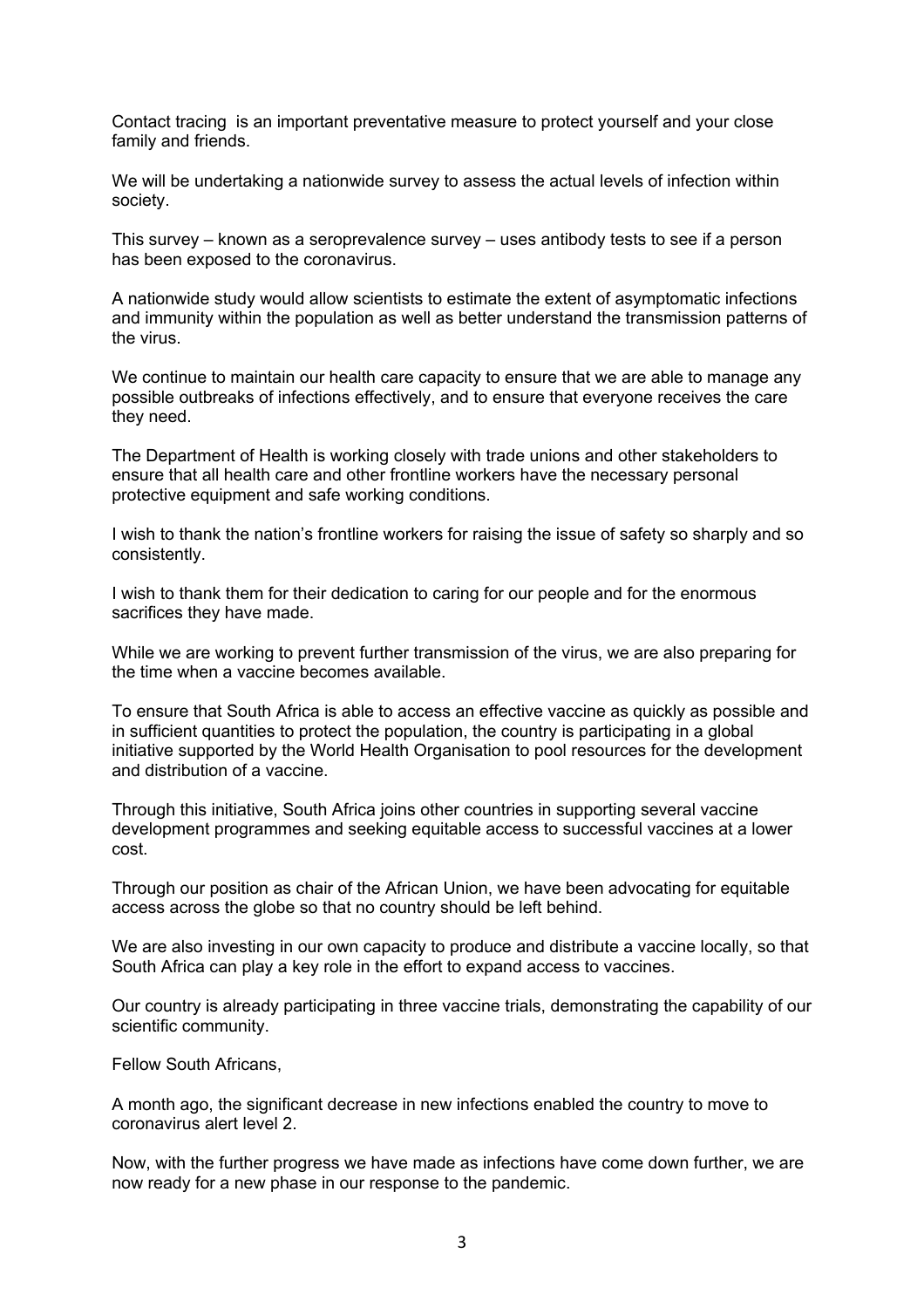We have withstood the coronavirus storm.

Now is the time to return our country, its people and our economy to a situation that is more normal, that more resembles the lives that we were living six months ago.

It is time to move to what will become our new normal for as long as the coronavirus is with us.

While much economic activity resumed from June, it is now time to remove as many of the remaining restrictions on economic and social activity as it is reasonably safe to do.

Following consultations with provincial and local government representatives, and drawing on the advice of scientists and engagements with various stakeholders, Cabinet decided this morning that the country should move to alert level 1.

The move to alert level 1 will take effect from midnight on Sunday 20 September 2020.

This move recognises that levels of infection are relatively low and that there is sufficient capacity in our health system to manage the current need.

The move to alert level 1 will mean a further easing of restrictions on gatherings.

- Social, religious, political and other gatherings will be permitted, as long as the number of people does not exceed 50% of the normal capacity of a venue, up to a maximum of 250 people for indoor gatherings and 500 people for outdoor gatherings.

Health protocols, such as washing or sanitising of hands, social distancing and maskwearing, will need to be strictly observed.

- The maximum number of people who may attend a funeral is increased from 50 to 100 due to the higher risk of viral transmission at funerals. Night vigils are still not permitted.
- Venues for exercise, recreation and entertainment such as gyms and theatres which were limited to no more than 50 people, will now be allowed to accommodate up to 50% of their venue's capacity as determined by available floor space, subject to social distancing and other health protocols.
- Existing restrictions on sporting events remain in place.

Where required for the purposes of voter reqistration or special voting, the Independent Electoral Commission will be allowed to visit correctional centres, health facilities, old age homes and other similar institutions.

This will be subject to all the health protocols, include the wearing of masks and washing or sanitising of hands.

One of the earliest measures we took to contain the spread of the virus was to severely restrict international arrivals and to close our borders.

With the move to alert level 1, we will gradually and cautiously ease restrictions on international travel.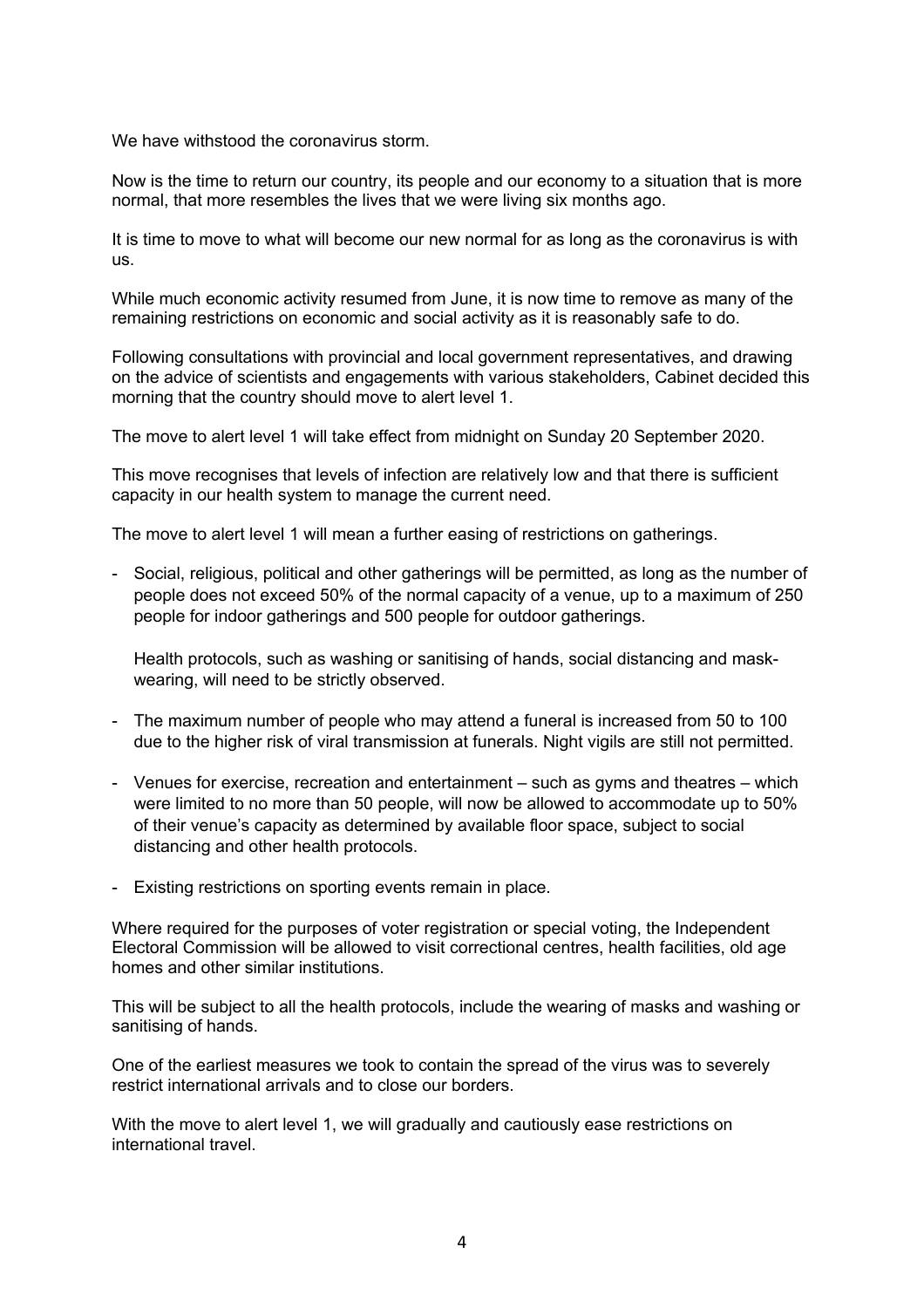We will be allowing travel into and out of South Africa for business, leisure and other travel with effect from 1 October 2020.

This is subject to various containment and mitigation measures:

- Travel may be restricted to and from certain countries that have high infection rates. A list of countries will be published based on the latest scientific data.
- Travellers will only be able to use one of the land border posts that have remained operational during the lockdown or one of the three main airports: King Shaka, OR Tambo and Cape Town International Airport.
- On arrival, travellers will need to present a negative COVID-19 test result not older than 72 hours from time of departure.
- Where a traveller has not done a COVID-19 test prior to departure, they will be required to remain in mandatory quarantine at their own cost.
- All travellers will be screened on arrival and those presenting with symptoms will be required to remain in quarantine until a repeat COVID-19 test is conducted.
- All travellers will be asked to install the COVID Alert South Africa mobile app.

Countries that have used this type of app have been able to manage the coronavirus pandemic quite effectively.

In preparation for the re-opening of our borders, South African missions abroad will open for visa applications and all long-term visas will be reinstated.

The tourism sector is one of our greatest economic drivers.

We are ready to open our doors again to the world, and invite travellers to enjoy our mountains, our beaches, our vibrant cities and our wildlife game parks in safety and confidence.

Also as part of the gradual return to regular economic and social activity:

- The hours of curfew have been changed. The curfew will now apply between midnight and 4am.
- The sale of alcohol at retail outlets for home consumption is now permitted from Monday to Friday, from 09h00 to 17h00.
- Alcohol will be permitted for on-site consumption in licensed establishments only and with strict adherence to the curfew.

In the next few days, the updated regulations will be published and Ministers will provide detailed briefings.

The Department of Public Service and Administration will shortly issue circulars to all public servants on the measures that will enable the return of all areas of government to full operation safely and without undue delay.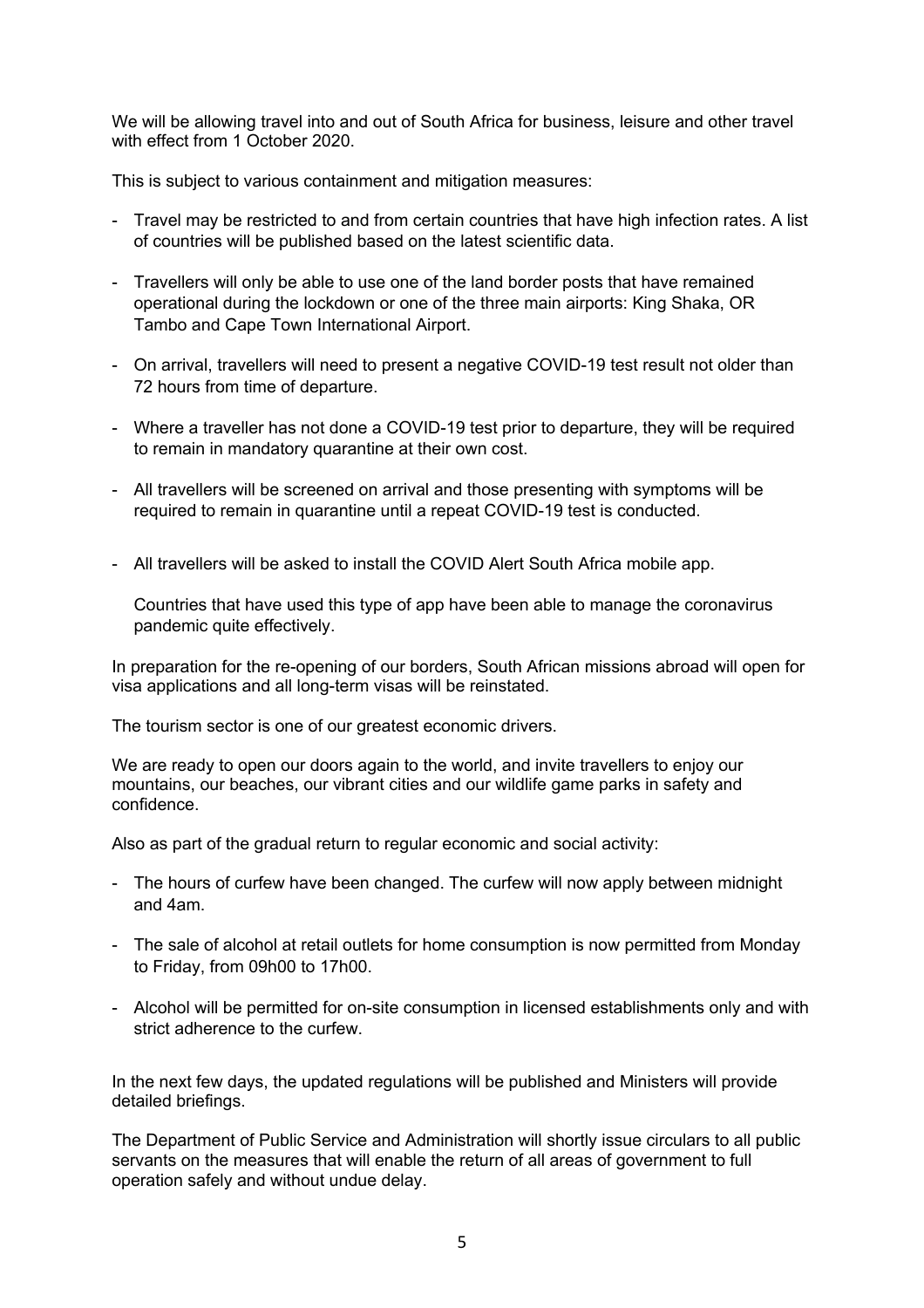Because there are several remaining restrictions that can only be enacted through disaster regulations, we have already extended the national state of disaster by a month to 15 October 2020.

The move to alert level 1 removes many of the remaining restrictions on economic activity, although it may be some time before it is safe for all sectors to return to full operation.

Global and domestic demand and supply of goods and services for some sectors will remain low for the foreseeable future, regardless of the lifting of restrictions.

It is therefore vital that we move with urgency to rebuild our economy, restore growth and create jobs.

Following several weeks of engagement, the social partners at NEDLAC have made tremendous progress on an ambitious social compact for economic recovery.

This represents a historic milestone for our country, demonstrating what can be achieved when we unite to confront an urgent crisis.

Cabinet will build on this emerging common ground to finalise the country's economic reconstruction and recovery plan in the coming weeks.

The reconstruction and recovery plan that will be finalised will build on the R500 billion economic and social relief package we announced in April, which has provided vital support for households, companies and workers at a time of dire need.

Through the special COVID-19 grants and the top-up of existing grants, well over R30 billion in additional support has already been provided directly to more than 16 million people from poor households.

More than 800,000 companies have benefited through the UIF wage support scheme and through the grants and loans provided by various government departments and public entities.

More than 4 million workers have received R42 billion in wage support, helping to protect these jobs even while companies were not able to operate.

This support has touched the lives of millions of South Africans, and has made a real difference to those in greatest need.

The UIF benefit has been extended until the end of the national state of disaster to ensure that those workers and companies whose income remains at risk can continue to be supported.

In addition to those businesses that have received direct support, many more companies have benefited from tax relief measures worth in the region of R70 billion.

And millions of South Africans have benefited from the historic reduction in interest rates.

Adjustments have been made to the Loan Guarantee Scheme to make it easier for companies of any size to access credit at low interest rates, with repayments delayed for as much as twelve months.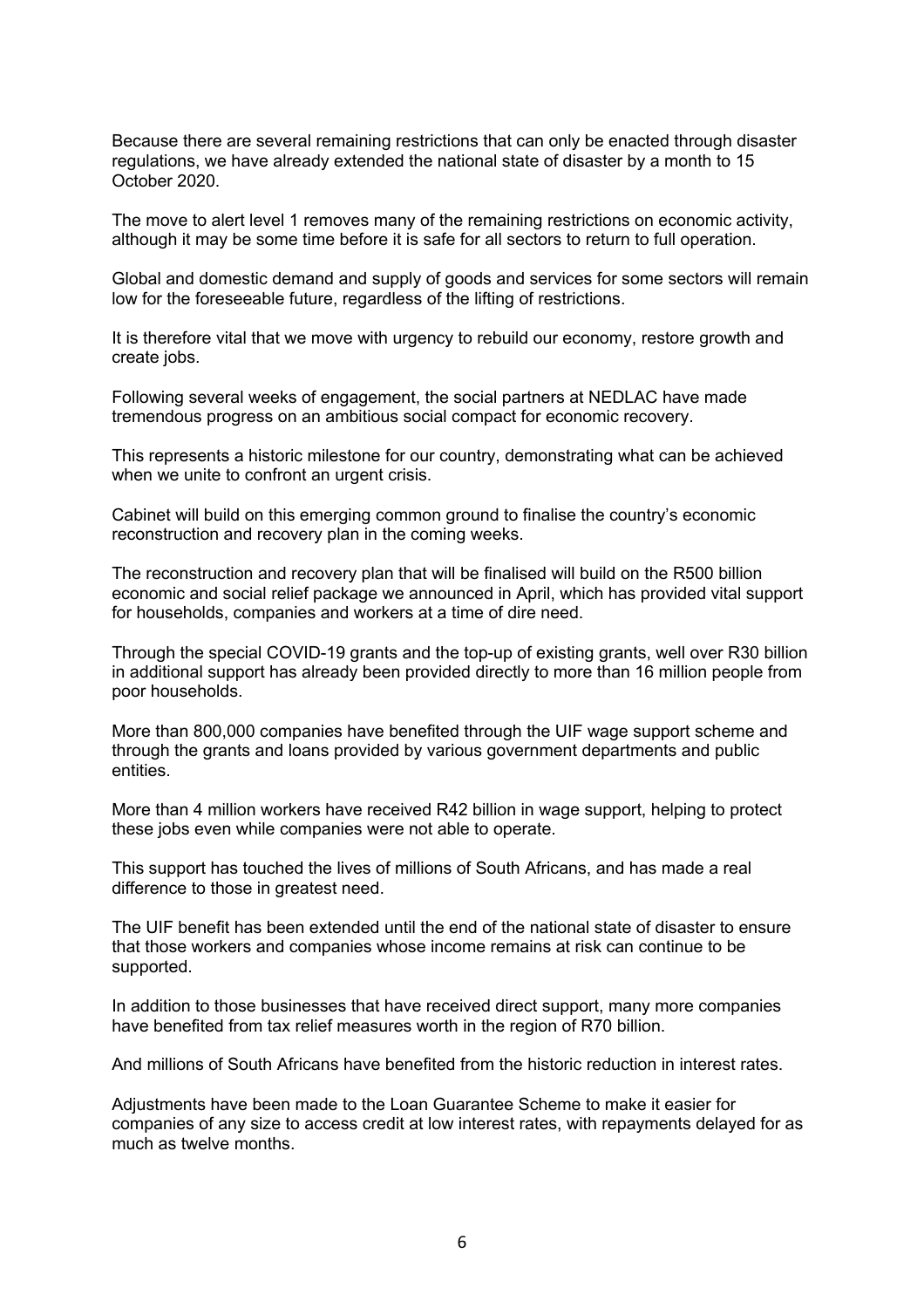We encourage all companies who have faced a disruption of their earnings to seek support from this scheme while the economy recovers.

At the beginning of the pandemic we appealed to South Africans to demonstrate their solidarity and patriotism by supporting government's effort in dealing with the pandemic.

We established the Solidarity Fund, which has received some 300,000 donations from almost 15,000 individuals and nearly 2,500 companies.

The donations came from ordinary people and workers, religious organisations, political parties, non-governmental organisations, trusts and foundations.

Through its work, the Solidarity Fund has demonstrated the power of social partnership and cooperation.

Since it was established, it has raised over R3.1 billion in donations from companies, foundations and individuals.

It has, to date, allocated R2.4 billion to support key areas of our national coronavirus response.

These include the purchase of testing equipment, medical supplies and personal protective equipment and the local manufacture of ventilators. It extends to food relief for vulnerable households, vouchers for subsistence farmers, care for survivors of gender-based violence and a national COVID awareness campaign.

Fellow South Africans,

Violence against women and children has continued unabated during the period of the pandemic.

We are determined to continue with our resolve to deal with the scourge of gender-based violence and femicide.

Based on the latest data, we have identified 30 hotspots around the country where this problem is most rife.

As we move to the next alert level, we are increasing and improving support services for survivors of gender-based violence, particularly in the identified hotspots.

We have to do so not just because the lockdown is being eased, but as part of work already underway to implement the National Strategic Plan adopted by Cabinet earlier this year.

This includes the rollout of an integrated and multidisciplinary model that incorporates psycho-social support, case investigation, housing services and economic empowerment for survivors under one roof.

The Khuseleka One Stop Centres expand on the mandate of the existing network of Thuthuzela Care Centres, and are already operational in districts in the North West, Limpopo and the Eastern Cape.

Work is underway to expand this model of care and support to all provinces.

Let us spare no effort to eradicate the problem of violence against women and children.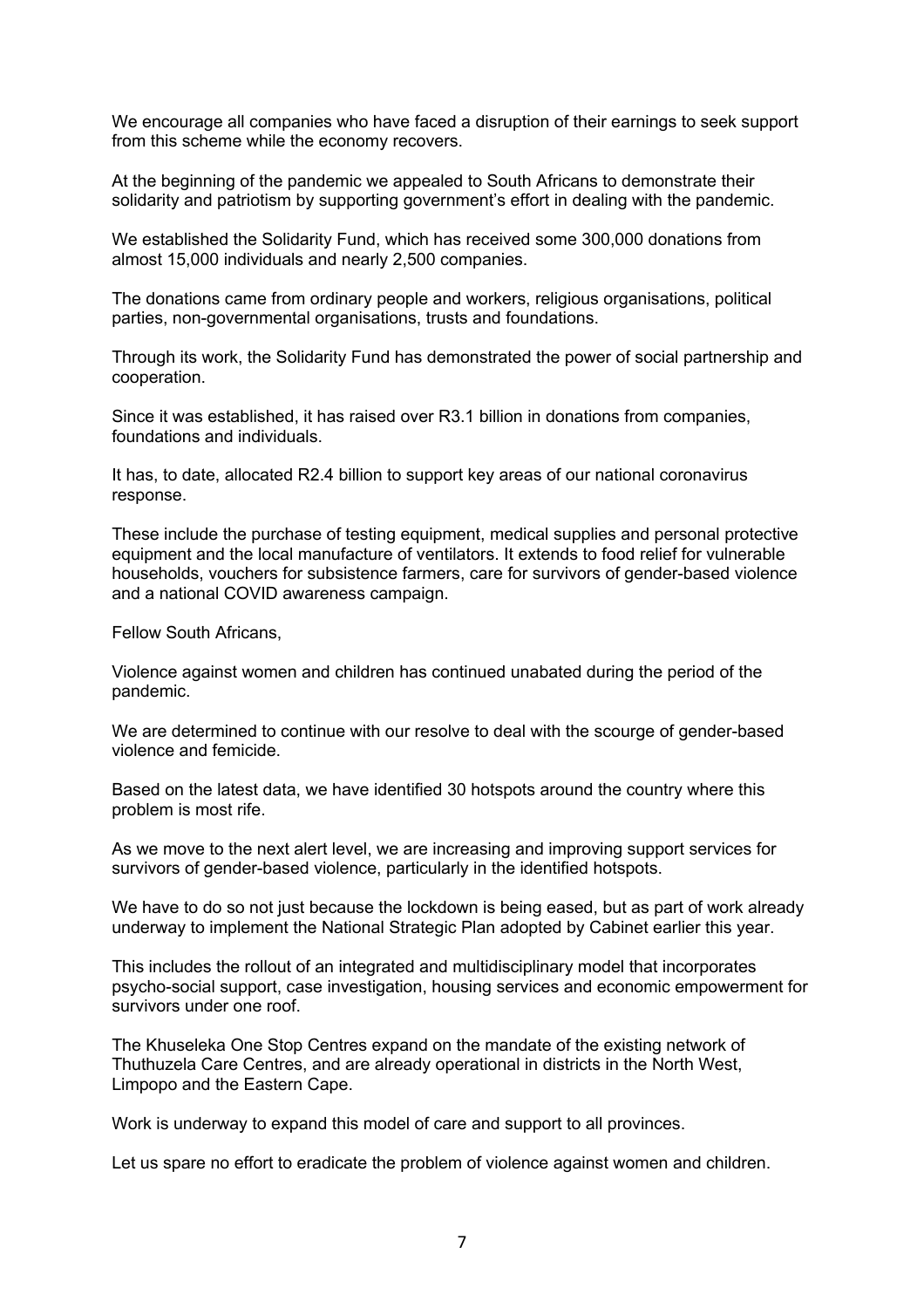The coronavirus pandemic has exposed the extent to which corruption has infected our society and robbed our country of vital resources at the time we need them most.

Our law enforcement agencies are making important progress in investigating all allegations of the misuse of COVID-related funds.

The Special Investigating Unit has submitted its first interim report to me, detailing the progress of its investigations in all provinces and in some national departments and entities.

As the SIU concludes its investigations, we will be in a position to make public their findings.

The SIU is working alongside 8 other agencies in the COVID-19 fusion centre to detect, investigate and prosecute any instances of corruption.

As part of the effort to encourage transparency and accountability, the National Treasury has published online the details of all COVID-related contracts awarded by public entities at national and provincial level.

This is a historic development that we hope will set a precedent for all future expenditure of this nature.

The Office of the Auditor-General has also played an extremely valuable role in identifying weaknesses and risks in the management of COVID resources, and detecting cases of possible fraud for investigation by the agencies represented in the fusion centre.

We continue to work to strengthen our anti-corruption efforts through measures to provide the NPA and other law enforcement agencies with the human and financial resources needed to tackle corruption, strengthening of specialised commercial crime courts, which will help expedite COVID-related cases, and the finalisation of the new National Anti-Corruption Strategy.

We are determined to ensure that the worst of this pandemic is behind us.

We cannot afford a resurgence of infections in our country.

A second wave would be devastating to our country, and would again disrupt our lives and livelihoods.

It is up to each and every South African to ensure that this does not happen.

As we settle into a new normal and learn to live alongside the virus, we must continue to exercise every possible precaution to avoid infecting others.

This is how we are going to keep ourselves safe and keep our economy open:

Firstly, we must wear a mask whenever we are in public and make sure that it covers both the nose and mouth.

Secondly, we must maintain a distance of one-and-a-half metres from other people at all times and ensure that we are in spaces that are well ventilated.

Thirdly, we must continue to wash our hands or use hand sanitiser regularly.

Fourthly, we must download the COVID Alert South Africa app, and protect our families and communities.